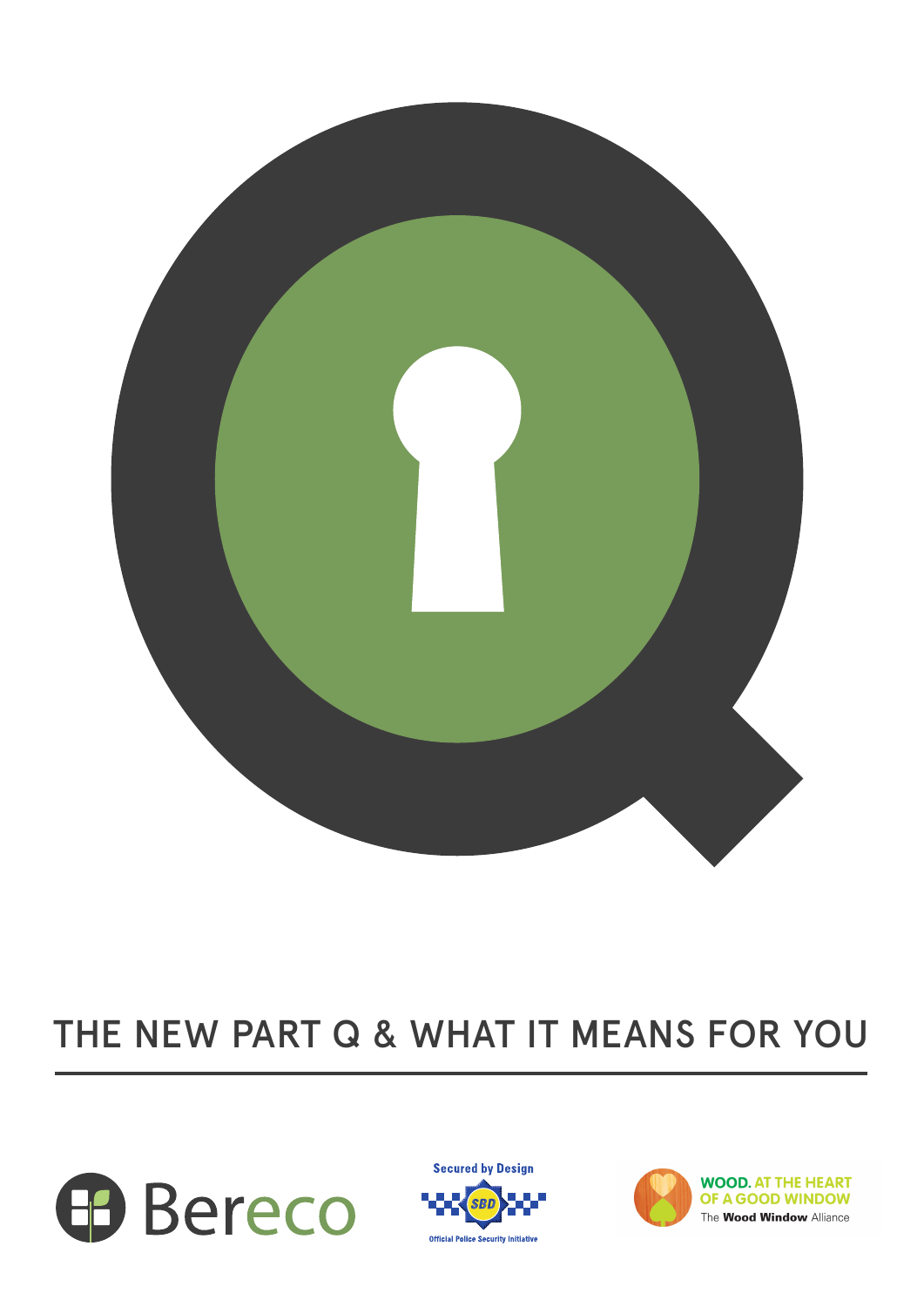**The following table summarises the various scenarios, showing when a developer would and would not need to comply:**

| Either full plans or building<br>notice submitted before<br>1st October 2015 | Neither plans or building<br>notice submitted until<br>after 1st October 2015 | Revised plans submitted<br>after 1st October 2015                                                                           |
|------------------------------------------------------------------------------|-------------------------------------------------------------------------------|-----------------------------------------------------------------------------------------------------------------------------|
| Exempt                                                                       | <b>Must Comply</b>                                                            | Possibly exempt if original<br>plans were submitted before<br>1st October 2015*                                             |
| <b>Must Comply</b>                                                           | <b>Must Comply</b>                                                            | <b>Must Comply</b>                                                                                                          |
| Exempt                                                                       | <b>Must Comply</b>                                                            | Possibly exempt if original<br>plans were submitted before<br>1st October 2015*                                             |
| Only exempt if work started<br>before 1st October 2016                       | <b>Must Comply</b>                                                            | Possibly exempt if original plans<br>were submitted before 1st<br>October 2015 and work started<br>before 1st October 2016* |
|                                                                              |                                                                               |                                                                                                                             |

Approved Document Q. It is also the requirement for Secured by Design approval. The use of third party certified doors, windows and rooflights should simplify the process for approval by the Building Control Officer. In addition, under our new National Building Approval scheme, Secured by Design can approve a house type so that it can be built with security exceeding the legislative requirements 99

*\* This would need to be confirmed with the Building Control Body and/or Planning Body.*

# 1. Do I need to comply?

As with the introduction of other Building Regulations, Approved Document Q will be phased in. The regulation applies to all new buildings, unless a full plans application, or the building notice was submitted before 1st October 2015 (in which case, the actual work needs to be started prior to 1st October 2016). This means that a developer submitting plans from 1st October 2015 will need to ensure that the buildings comply with Approved Document Q.

For example, if a developer submitted plans for a dwelling on 13th September 2015, the dwelling would not need to comply with Approved Document Q. However, they would need to start building before 1st October 2016 in order to be exempt.

Third party certification to PAS24:2012 or an equivalent standard exceeds the requirements of in all parts of the UK. However, Secured by Design will only approve the house type when the doors, windows and any rooflights are third party certified." "

**Mick Reynolds - Secured By Design 26.11.2015**



# The new Approved Document Q (Security - Dwellings) was recently published and came into effect in England on 1st October 2015, bringing a minimum level of security into new dwellings.

The following sections outline our interpretation of what the implications are for those who are purchasing doors and windows:

- 1. Do I need to comply?
- 2. What is the requirement?
- 3. The ways to comply
- 4. What to be aware of
- 5. The costs & consequences
- 5. Bereco & Part Q compliance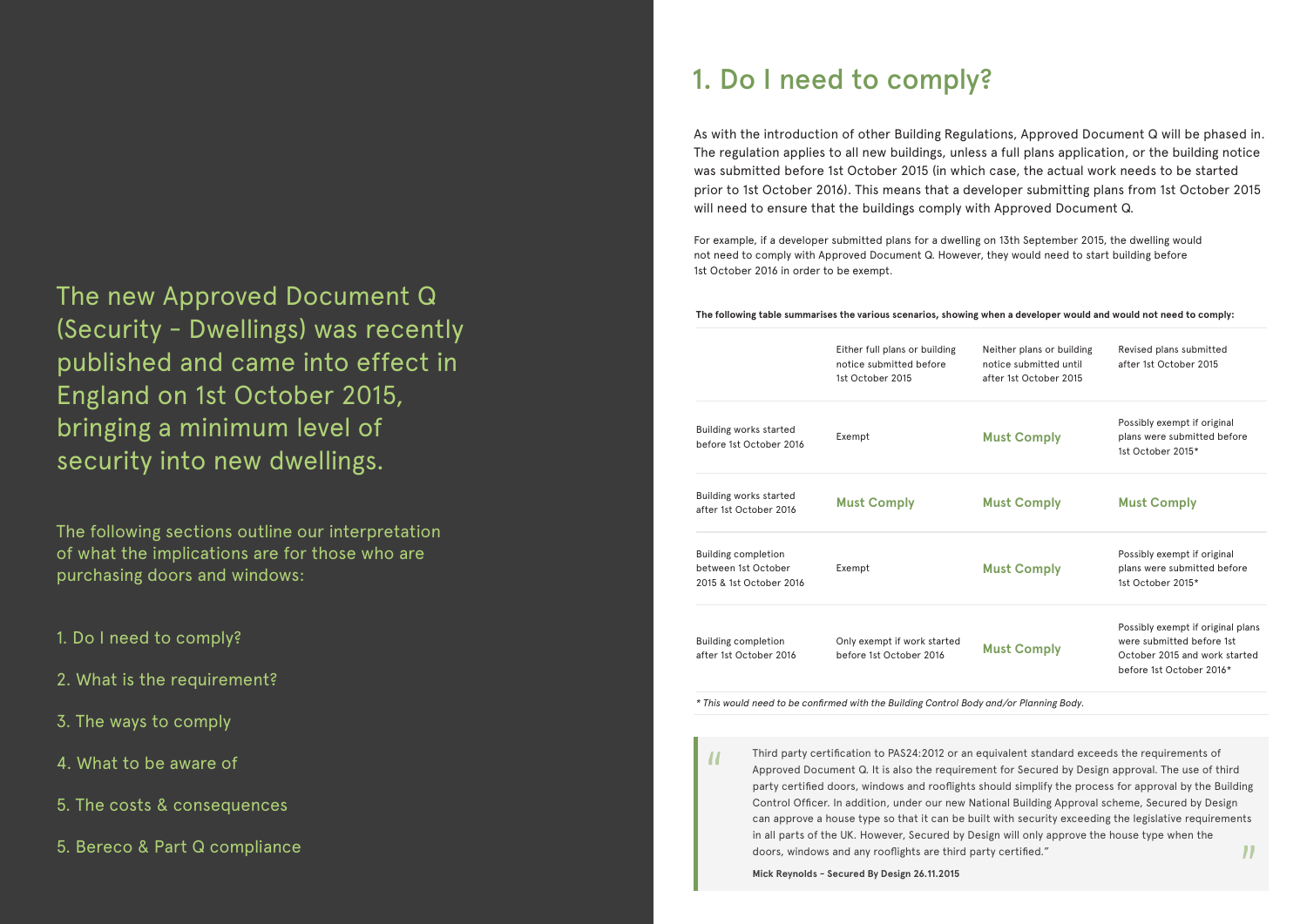## **Responsibility for reviewing test evidence**

The following table sets out who is responsible for reviewing test evidence against the product being supplied.



|                      | Manufacturer                  |  |
|----------------------|-------------------------------|--|
| Option 1             | All variations must be tested |  |
| <b>Test Evidence</b> | and evidence supplied.        |  |
| Option 2             | Supply evidence that          |  |
| <b>Third Party</b>   | products are covered by       |  |
| Certification        | certification.                |  |
| Option 3             | Doors must fully meet         |  |
| <b>Appendix B</b>    | Appendix B specification.     |  |

## 1 **Test evidence** (Windows & Doors)

Test reports can be obtained which **exactly** match the specification of the product that the manufacturer is supplying. In most cases the size of the products will vary, so test reports will need to be obtained for each and every size purchased.



## 2 **Where the manufacturer is using third party certification** (Windows & Doors)

The manufacturer can obtain third party certification on the product, with a scope of approval that includes the product that is being supplied.



## 3 **Product is designed in accordance with Appendix B** (Doors only)

The Approved Document includes an Appendix B, which allows the manufacturer to build their doorsets to a pre-determined specification.

# 2. What is the requirement? 3. The ways to comply

The absolute requirement of Part Q is defined in one paragraph on page 2 (Requirement Q1) of the approved document with the rest of the document providing guidance as to how it can be met. Requirement Q1 states:

Reasonable provision must be made to prevent unauthorised access to:

Any dwelling

Any part of a building from which access can be gained to a flat within the building.

Approved Document Q is designed to ensure the prevention of unauthorised access to dwellings (including flats). As part of this, **doors and windows** which could be accessed will need to resist physical attack by a casual or opportunist burglar. They therefore must be sufficiently robust, fitted with appropriate hardware and most importantly, be **proven** to have security performance.

### **Windows and doors that are easily accessible can be:**

| <b>Basement</b>                   | <b>Ground Floor</b>               | <b>Above Access Balcony</b>       | Above flat / sloping roof<br>(<30 degree pitch) |
|-----------------------------------|-----------------------------------|-----------------------------------|-------------------------------------------------|
| Windows                           | Windows                           | Windows                           | Windows                                         |
| Doors                             | Doors                             | Doors                             | Doors                                           |
| Combination of<br>windows & doors | Combination of<br>windows & doors | Combination of<br>windows & doors | Combination of<br>windows & doors               |

\*Basement & ground floor accessible level surface is within 2m vertically to any part of the window/door.

**Either:** 

a window or doorway, any part of which is within 2m vertically of an accessible level surface such as the ground or basement level, or an access balcony, or

a window within 2m

vertically of a flat or sloping

roof (with a pitch of less than 30°) that is within 3.5m of ground level.

The following image and extract is taken from the Departments for Communities & Local Government document:

**Housing Standards Review Security in new dwellings.**



## What does easily accessible include?



### **Responsibility for compliance**

People who are responsible for building work (e.g. agent, designer, builder or installer) must ensure that the work complies with all applicable requirements of the Building Regulations. The building owner may also be responsible for ensuring that work complies with the Building Regulations. If building work does not comply with the Building Regulations, the building owner may be served with an enforcement notice.

All the windows and doors in the photo are deemed to be easily accessible.

Only **one** of the following must be met for the products to comply with the approved document.

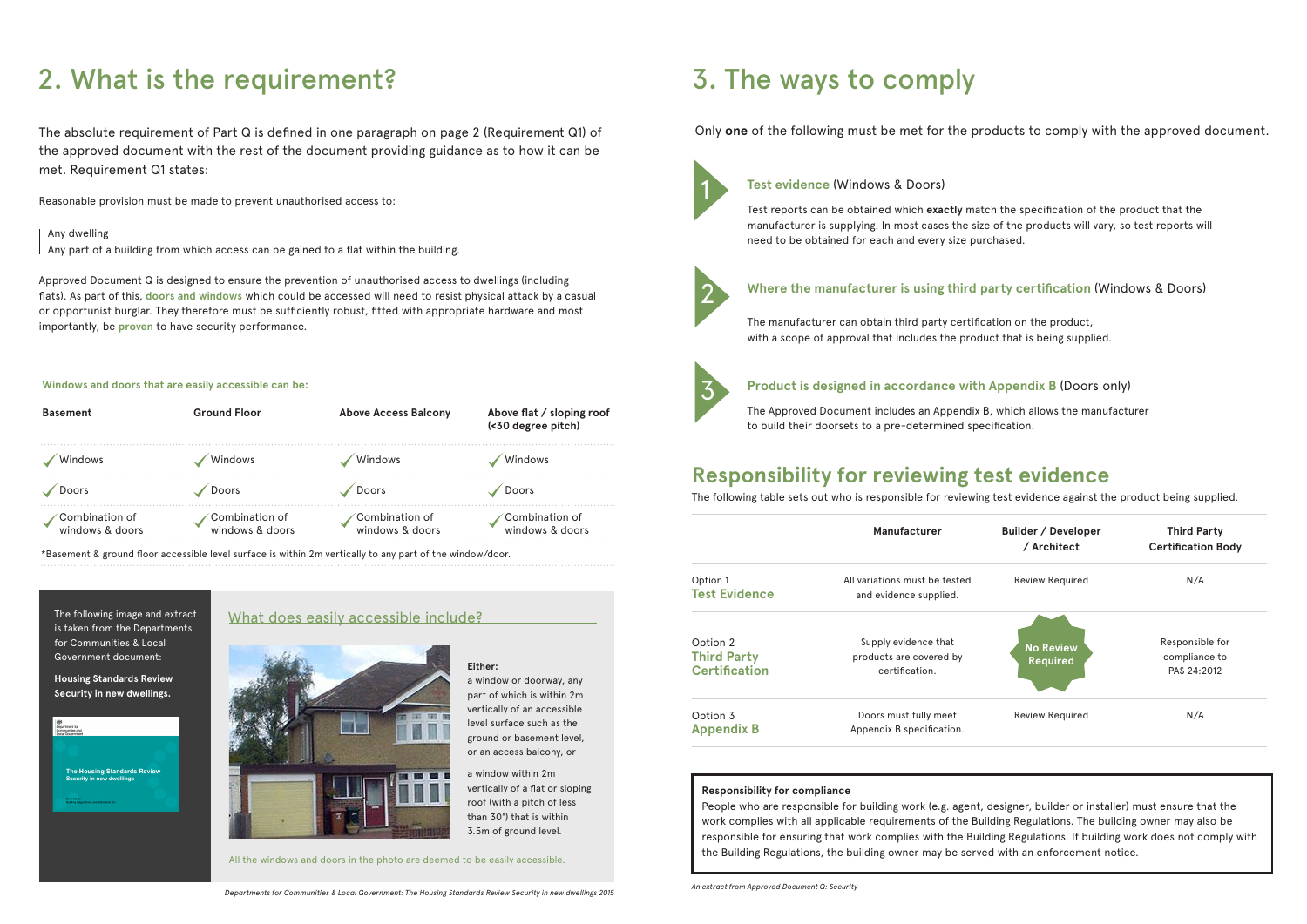Given the bespoke nature of windows and doors, it simply would not be economically feasible to have testing carried out to cover every variation of design and size.

Developers will need to obtain evidence from the manufacturer of their doors and windows to show that the products they are purchasing have been **proven** by test to comply with either PAS 24:2012\*, or another standard that has equivalent or better performance (STS 201, LPS 1175, STS 202 and LPS 2081 are listed in the Approved Document).

*Note, if using a non accredited UKAS laboratory, the onus would be on the manufacturer (and then the developer) to demonstrate the labs equivalent credibility if the test was called into question at a later date.* 

**Where the manufacturer is using test evidence**



**\*** *Note 21.12.1: BS 7950:1997 was withdrawn on 31/08/2012 and replaced by PAS 24:2012*

*PAS 24:2012 has since been replaced with PAS 24:2016 as of the 1/4/2017.* 

1



 **Where the manufacturer is using third party certification**

The second option is for the manufacturer to obtain third party certification on an enhanced security scheme from a recognised UKAS body, with a scope of approval that includes the product that is being supplied. This is acceptable because the certification body is putting their name to the variations from the tested product, which gives it the same credibility as test evidence.

This has the advantage of not only providing increased confidence in the product through factory production control and audit testing requirements that are part of the enhanced security certification, but also ensures products are tested to the latest standards. The products conforming to these schemes will also be listed as part of that certification.

As the guidance suggests UKAS accredited test laboratories should be used. It follows that if using the certification route, the certification body must also be accredited. Secured by Design (SBD) New Homes 2016 design guide has lists of these certification bodies with compliant manufacturers listed on the SBD website.

Most third party certification bodies will also have a search facility on their website which will allow you to identify companies that are certified by them.

2

**If a manufacturer supplies test evidence to EN1627, they will also need to demonstrate compliance to Annexe A of PAS 24, which is not covered by EN 1627.**

# 4. What to be aware of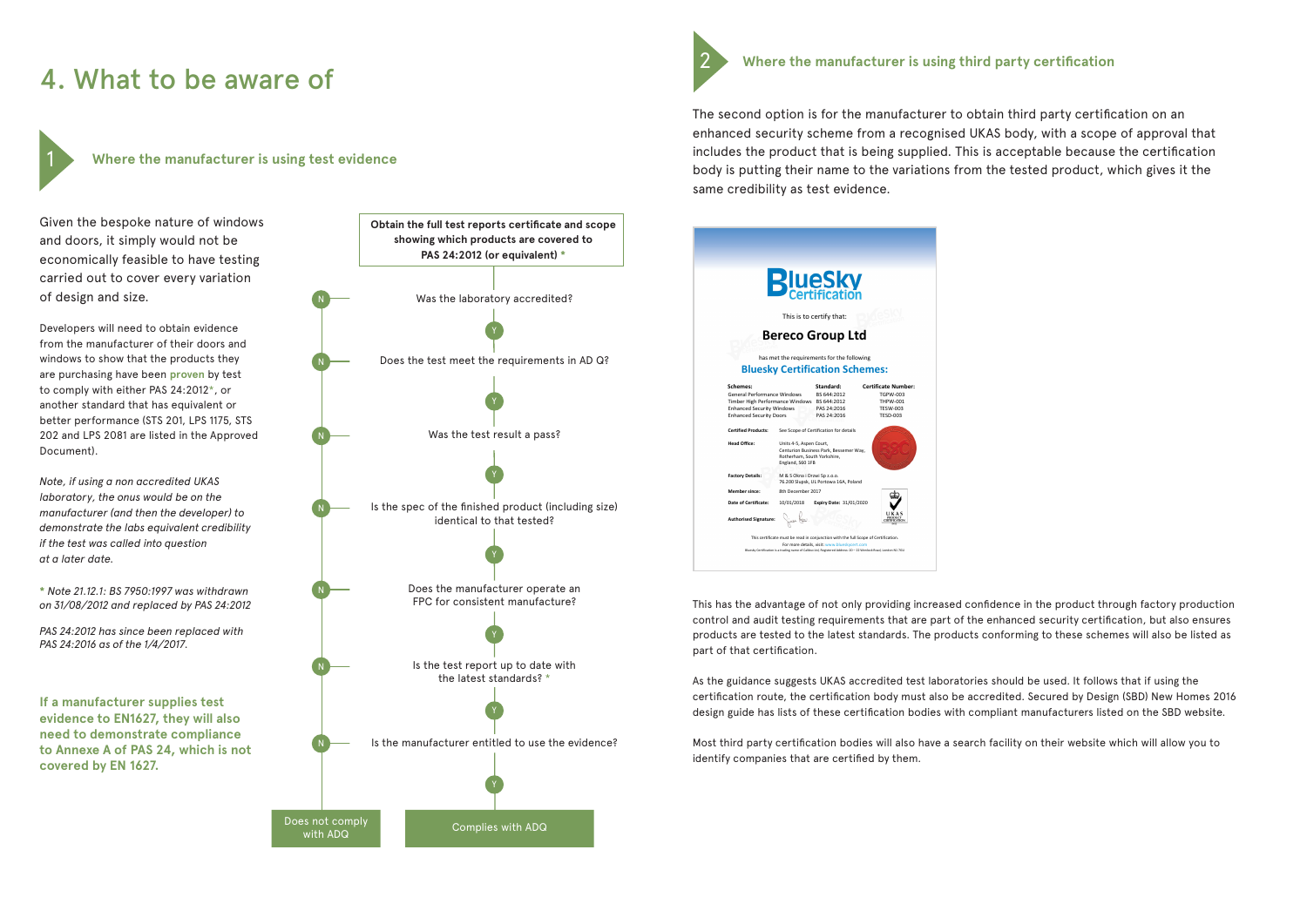## **The costs associated with compliance**

Developers should expect there to be a price difference between a company that has complied and one that has not. It is important to check the detail when comparing suppliers, to make sure that you are comparing similar specifications and that the products comply with the regulations.

The associated costs of complying may not be as you expect. Certification may initially appear to be more onerous for the manufacturer, and you might therefore expect that the cost of a compliant product may be more when the manufacturer has taken this route. For example, a supplier who has no certification or test evidence, would then need to use hardwood, which will significantly increase cost of the product. Without test evidence or certification, the majority of Entrance and French Doors designed with panels couldn't be purchased either, which would compromise the whole building design.

## **The consequences of getting it wrong**

This is potentially the million dollar (or pound) question as a developer is likely to stand to lose a lot of money if caught out on this one.

> **The question to ask yourself then is what the impact of a minimum 20 week**  project?

**We believe there are 3 main scenarios as follows:** 

| <b>Scenario 1</b>   | Initially, you could have window:<br>Building Control Body is unwillin                                                                                                                                          |
|---------------------|-----------------------------------------------------------------------------------------------------------------------------------------------------------------------------------------------------------------|
| What Happens        | This may not happen at the outs<br>a while for enforcers to get up t<br>grips with Approved Document<br>When this happens, you would b<br>proves that the product actually<br>laboratory, test their window, ar |
| <b>Consequences</b> | This would involve lead times of<br>(which need to be to the exact :<br>test slot to be available, followe<br>often takes a minimum of 6 wee<br>would need to be tested to cove                                 |
|                     | The question to ask yourself the<br>delay would be on the building                                                                                                                                              |
|                     |                                                                                                                                                                                                                 |

**s** installed into your building and then find that the Ig to sign them off without proper evidence. set, because as with all new regulations, it can take to speed. However, as the enforcement bodies get to Q, they are more likely to spot problems. be at best looking at a delay while the manufacturer y complies. If all goes well, they will book into a test nd it will pass.

 $\sigma$  up to 8 weeks to produce the windows or doors specification to that fitted), another 6 weeks for the d by a lead time for the report to be written, which eks from the test date. It is likely that multiple products er all those supplied.

- 2. The materials they are constructed from. 6. Letterplate sizes and positioning.
- 3. The dimensions of rails, stiles, muntins, rebates & panels. 7. High security glazing.
- 4. The locks, hinge types & hinge bolts.

# 5. The cost & consequences



2100





If the manufacturer is claiming compliance via Appendix B, the buyer should note that there are a number of security aspects set out in this addition that are extremely onerous, have little flexibility and all of which MUST be adhered to. These cover:

1. Door sizes.

*The requirements set out in Appendix B only relate to doors up to and including 1000mm wide x 2000mm high.* 

*The timber used to construct the doorset must have a minimum density of 600kg/m³. This rules out softwood completely, and only allows certain species of hardwood.* 

## *Common Door Styles That Do Not Comply*

*If a product is to be supplied in accordance with Appendix B, one dimension of all panels must be 230mm or less therefore these common door styles do not comply.* 

APPENDIX B ALSO DOESN'T CURRENTLY COVER WINDOWS, ALTHOUGH WE UNDERSTAND THAT THERE ARE PLANS TO INCLUDE THESE IN EITHER A LATER VERSION OF THE APPROVED DOCUMENT OR AS A GUIDANCE FOR SBD.



# 2 Timber density of  $600kg/m<sup>3</sup>$

5. Use of door limiters.

## Panel Sizes 3

In the majority of circumstances Entrance & French Doors are wider than those shown above, further exaggerating the issue.

It would be the buyers responsibility to ensure ALL these are met to the standards referenced in appendix B. Three of these in particular are: **1. Door Size 2. Density 3. Panel Sizes**

3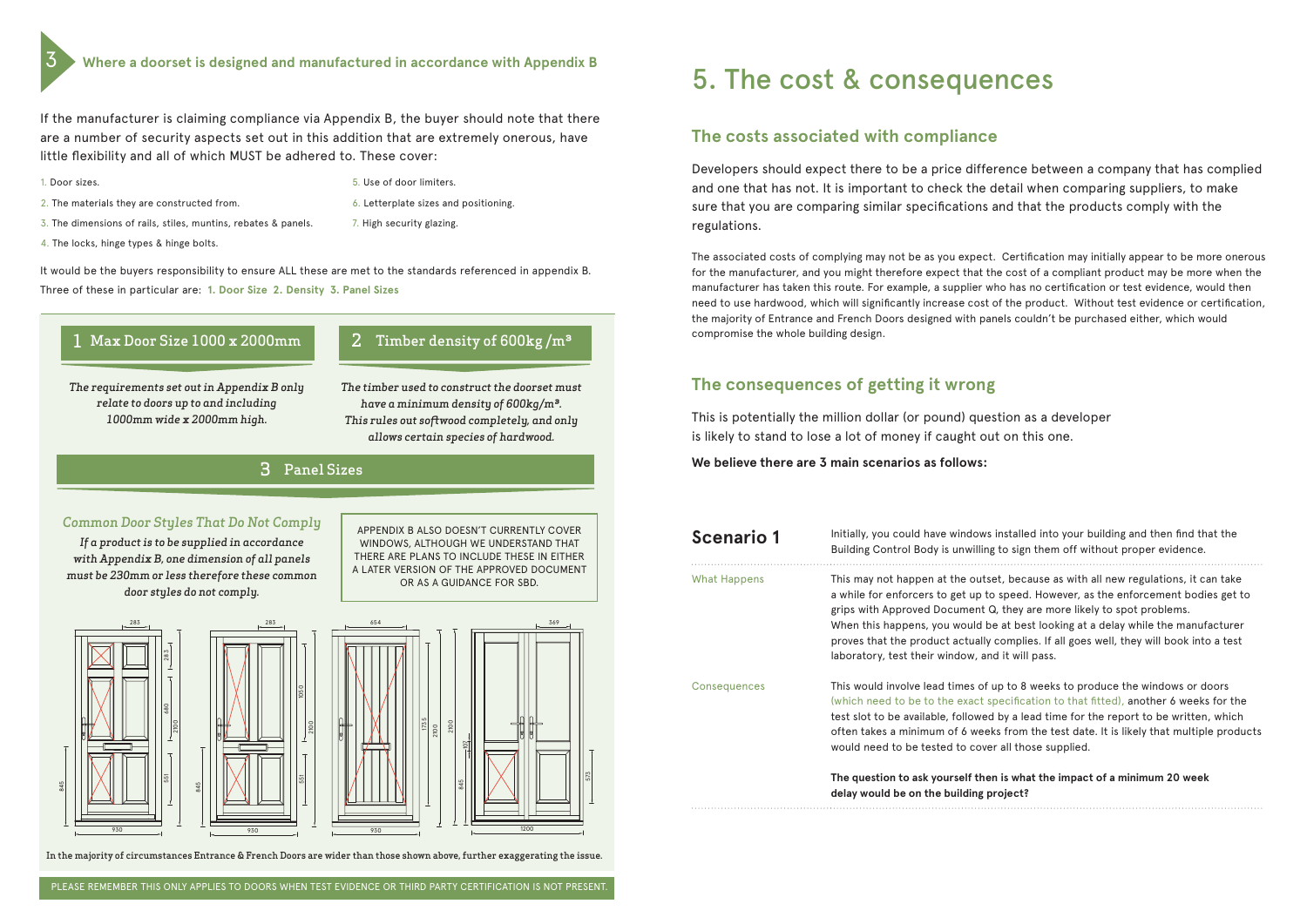Bereco products are PAS24:2016 tested and certified as members of BlueSky Certification schemes.

Or on the SBD website with a full list of products that comply: www.securedbydesign.com/members/bereco-limited

| <b>Secured by Design</b><br><b>Official Police Security Initiative</b> | $\theta$<br><b>Industry Advice and Guides</b><br><b>Crime Prevention Advice</b><br>SRD Members<br>SBD NBA<br>About<br><b>Join</b><br>CPDA & ALO Directory<br>Police Login<br><b>News</b><br>Contact<br>ne.<br>$\alpha$<br>Search approved products        |
|------------------------------------------------------------------------|-----------------------------------------------------------------------------------------------------------------------------------------------------------------------------------------------------------------------------------------------------------|
| Home» Members» Bereco Ltd                                              | Bereco Ltd accommodation construction accommodation construction accom-                                                                                                                                                                                   |
|                                                                        |                                                                                                                                                                                                                                                           |
|                                                                        | <b>B</b> Bereco                                                                                                                                                                                                                                           |
| <b>Company Summary:</b>                                                |                                                                                                                                                                                                                                                           |
|                                                                        | Bereco are a leading supplier of high performance timber windows and doors to both the trade and retail sectors throughout the UK. We sell products to award<br>winning properties in both the prestigious new build and the domestic replacement market. |
| Contact:                                                               | <b>Regions Serviced:</b>                                                                                                                                                                                                                                  |
| <b>Rereco Ltd</b>                                                      | Northern Ireland                                                                                                                                                                                                                                          |
| Unit 5 Aspen Court<br>Centurion Business Park                          | Scotland<br>٠                                                                                                                                                                                                                                             |
| <b>Bessemer Way</b>                                                    | · United Kingdom                                                                                                                                                                                                                                          |
| Rotherham                                                              |                                                                                                                                                                                                                                                           |
| South Yorkshire                                                        |                                                                                                                                                                                                                                                           |
| <b>S60 1FB</b><br>Tel: 01709 838188                                    |                                                                                                                                                                                                                                                           |
| Email: enquiries@bereco.co.uk                                          |                                                                                                                                                                                                                                                           |

## **Other things to consider:**

| <b>Letter Plates</b> | Letter plates, where provided,<br>should:<br>a. Have a maximum aperture of<br>260mm x 40mm, and<br>b. Be located and/or designed<br>to hinder anyone attempting to<br>remove keys with sticks and/or<br>insert their hand, for example<br>by incorporating a flap or other<br>features to restrict access. | <b>Bereco Draftdodger letter plates comply:</b><br>Anti-snap flap opens to 180 degrees with fully<br>spring return.<br>Secure through fixing ensures letter plate can<br>only be removed from the inside of the house.<br><b>Conforms to the requirement of</b><br>BS EN 13724: 2002.<br>Tested as part of a complete doorset that<br>successfully achieved PAS 24.<br>Flap cycle tested to 30,000 cycles. |
|----------------------|------------------------------------------------------------------------------------------------------------------------------------------------------------------------------------------------------------------------------------------------------------------------------------------------------------|------------------------------------------------------------------------------------------------------------------------------------------------------------------------------------------------------------------------------------------------------------------------------------------------------------------------------------------------------------------------------------------------------------|
| <b>Main Doors</b>    | door limiter fitted.<br>Bereco offer a range of door chains and limiters<br>www.bereco.co.uk/products/entrance-doors                                                                                                                                                                                       | The main doors for entering a dwelling (usually the front door) should have a door<br>viewer unless other means exist to see callers, such as clear glass within the door or<br>a window next to the doorset. The same doorset should also have a door chain or                                                                                                                                            |
| <b>Glazing</b>       | be fitted with P1A Security Glass.                                                                                                                                                                                                                                                                         | The glass requirement is not directly stated in ADQ other than Appendix B (option<br>3), but it refers to it in PAS24: 2012, which in turn refers to the SBD new homes<br>document. This requires all doors and windows that are accessible (if not lockable) to<br>Bereco supply a minimum of P1A Glass which exceeds the minimum requirements.                                                           |

Further commentary on security glass and the implications for SAP/CE Marking will be documented in our next technical release.

| <b>Products &amp; Services:</b>                      |  |
|------------------------------------------------------|--|
| Doors                                                |  |
| <b>Bereco Entrance Timber Doorset Range</b>          |  |
| <b>Bereco Timber Folding Sliding Door Range</b>      |  |
| Bereco Timber French / Entrance Doorset Range        |  |
| Bereco Timber Sliding Patio Doorset Range            |  |
| Windows                                              |  |
| Bereco Contemporary Lipped Timber Window Range       |  |
| Bereco Timber Tilt & Turn Casement Window Range      |  |
| <b>Bereco Traditional Flush Window Range</b>         |  |
| <b>Bereco Traditional Lipped Timber Window Range</b> |  |
| <b>Bereco VSS Timber Window Range</b>                |  |
| Home> Members> Bereco Ltd                            |  |
|                                                      |  |

Certificates are shown on our website: www.bereco.co.uk/about/certification-warranties

We understand that work is in progress to include windows in Appendix B. However, in order to facilitate this without testing and certification, it is likely that the specification required will have similar restrictions to that outlined for doorsets. This is unlikely therefore to be a viable alternative to testing and certification.

| <b>Scenario 2</b>   | The window or door may not actually pass the test.<br>(Test labs would probably agree that they often don't pass first time).                                                                                                                                                                                                                                                                                                                                                                                                                                     |
|---------------------|-------------------------------------------------------------------------------------------------------------------------------------------------------------------------------------------------------------------------------------------------------------------------------------------------------------------------------------------------------------------------------------------------------------------------------------------------------------------------------------------------------------------------------------------------------------------|
| <b>What Happens</b> | You would then have to wait for the lab to be free again in order to re-test for a pass<br>result. This may take several attempts before a positive result has been achieved.<br>Once presented with the new test, the enforcement body should check that the<br>tested specification is the same as that installed in the building.                                                                                                                                                                                                                              |
| Consequences        | Because some redesign was required to pass the test, it won't be the same so all of<br>the installed windows and doors would need to be either re-worked or replaced.                                                                                                                                                                                                                                                                                                                                                                                             |
| <b>Scenario 3:</b>  | What happens in the situation where non-compliance with the<br>regulation is not spotted before the building is signed off?                                                                                                                                                                                                                                                                                                                                                                                                                                       |
| <b>What Happens</b> | There is a possibility that an opportunist burglar(s) subsequently finds that they can<br>easily enter the houses on an estate.                                                                                                                                                                                                                                                                                                                                                                                                                                   |
| Consequences        | If an insurance company finds out that the building is in a possible breach of the<br>Building Regulations they may refuse to pay out to the client. It isn't difficult to remove<br>a window and put it through the test, so it is possible that the insurance company<br>may request this to prove, beyond doubt, that the window or door is in breach of the<br>Building Regulations. Once that has been proven, the insurance company will only need<br>to work out who to put their losses on to, with the developer being the first likely port<br>of call. |
|                     | As well as potentially costing huge sums of money, all of the above scenarios, plus that non                                                                                                                                                                                                                                                                                                                                                                                                                                                                      |

The Approved Document currently only applies to new dwellings. However existing dwellings are equally at risk from attack and it isn't difficult to imagine the regulations rapidly evolving to the point where eventually it covers extensions and replacement windows and doors. There isn't really an option to ignore this regulation, so you might as well deal with it now.

**What are the likely further developments with Approved Document Q?**

# 6. Bereco & Part Q compliance

compliant product could also be reported to building control, are likely to cause reputational damage to the developer.